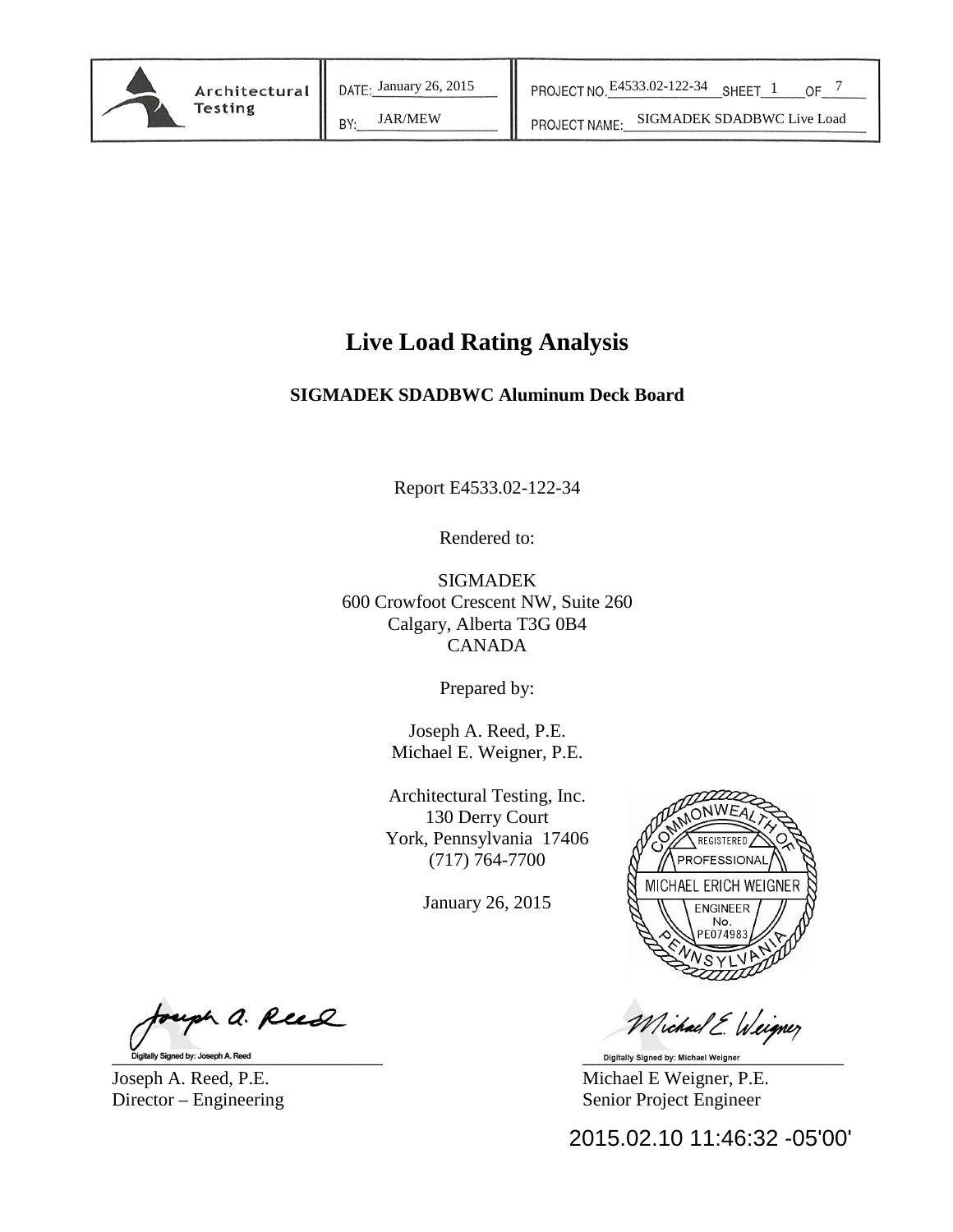#### **Scope**

Architectural Testing, Inc. was contracted by SIGMADEK to perform a design live load analysis for their SDADBWC Aluminum Deck Board. The purpose of the analysis was to determine an allowable design live load for a deck board spanning a maximum of 16" over wood or aluminum joists.

Reference standards utilized in this project include:

*2012 International Building Code – IBC*, International Code Council, 2012.

Aluminum Design Manual 2010, The Aluminum Association, Inc., 2010.

## **Product Description**

SIGMADEK SDADBWD deck boards are manufactured from extruded 6005-T5 Aluminum. These deck boards are intended to accommodate a ceramic wear surface. The product is intended for use as an exterior deck board placed over wood or aluminum floor joists

## **Analyses**

Deck board strength and stiffness is calculated using allowable design stress methodology of the Aluminum Design Manual. The lower of these two values will be the maximum allowable live load for the SIGMADEK SDADBWC deck board.

Deck board strength is based on the lowest limit states of compression and tension to find a maximum  $F_b$ . The maximum bending stress is then used to solve for a maximum Live Load based on the physical properties of the SIGMADEK SDADBWC and a maximum span length of 16 inches.

Deck board is limited to a maximum deflection of L/360 per the IBC codes. The maximum deflection is then used to solve for a maximum Live Load based on the physical properties of the SIGMADEK SDADBWC and a maximum span length of 16 inches.

Determination of the allowable live load is presented on page 4 to page 7.

#### **Conclusion**

SIGMADEK SDADBWD deck boards, when installed over support framing members spaced at a maximum of 16 inches on center, are capable of supporting a uniform design live load of 488 psf. This analysis is solely based upon classic engineering mechanics.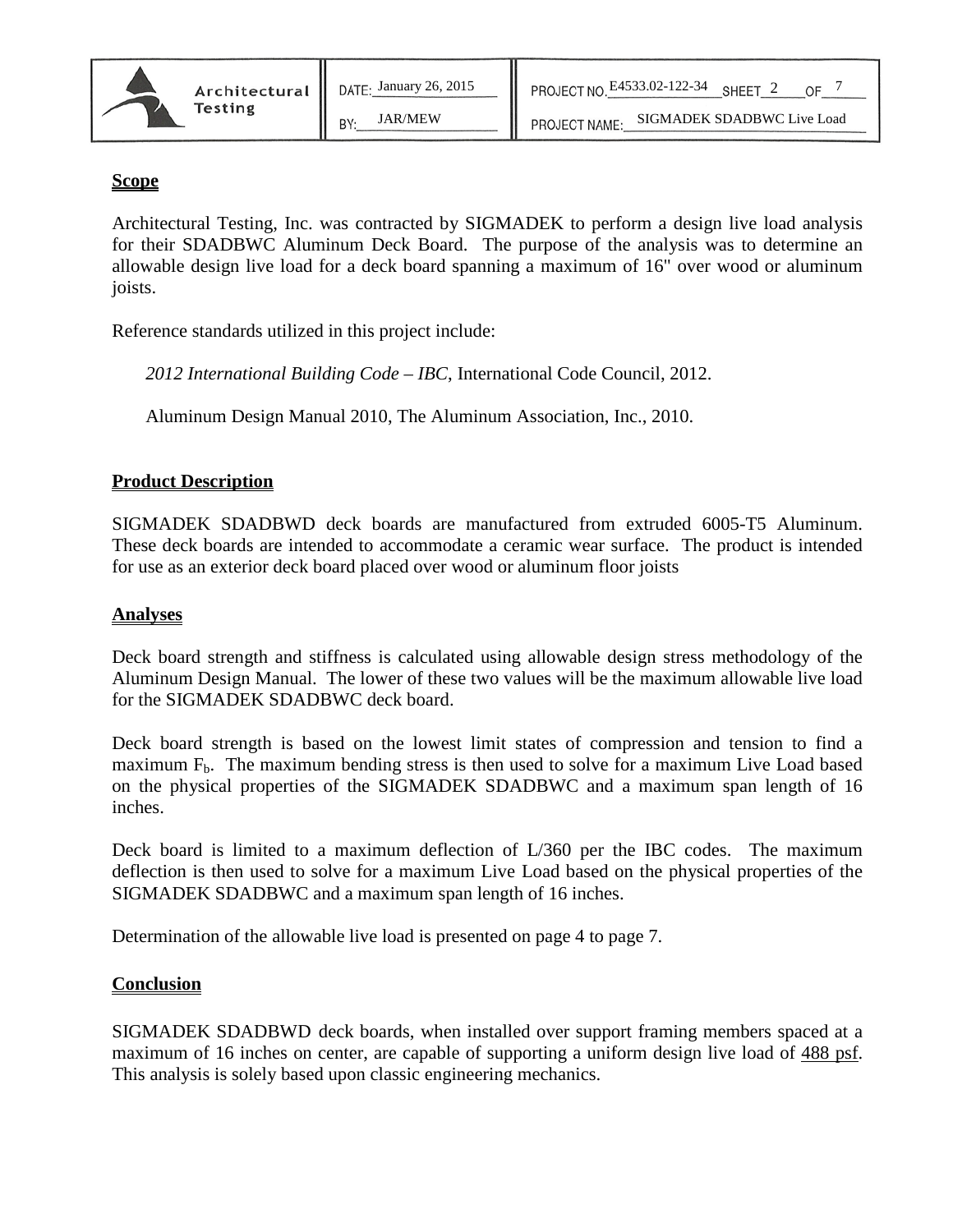

JAR/MEW | PROJECT NAME: SIGMADEK SDADBWC Live Load

## **Attached Drawings**

*Aluminum Deckboards with Ceramic.* Drawing Number SDADBWC. SIGMADECK. Revision D, 11/04/2014. (1 page)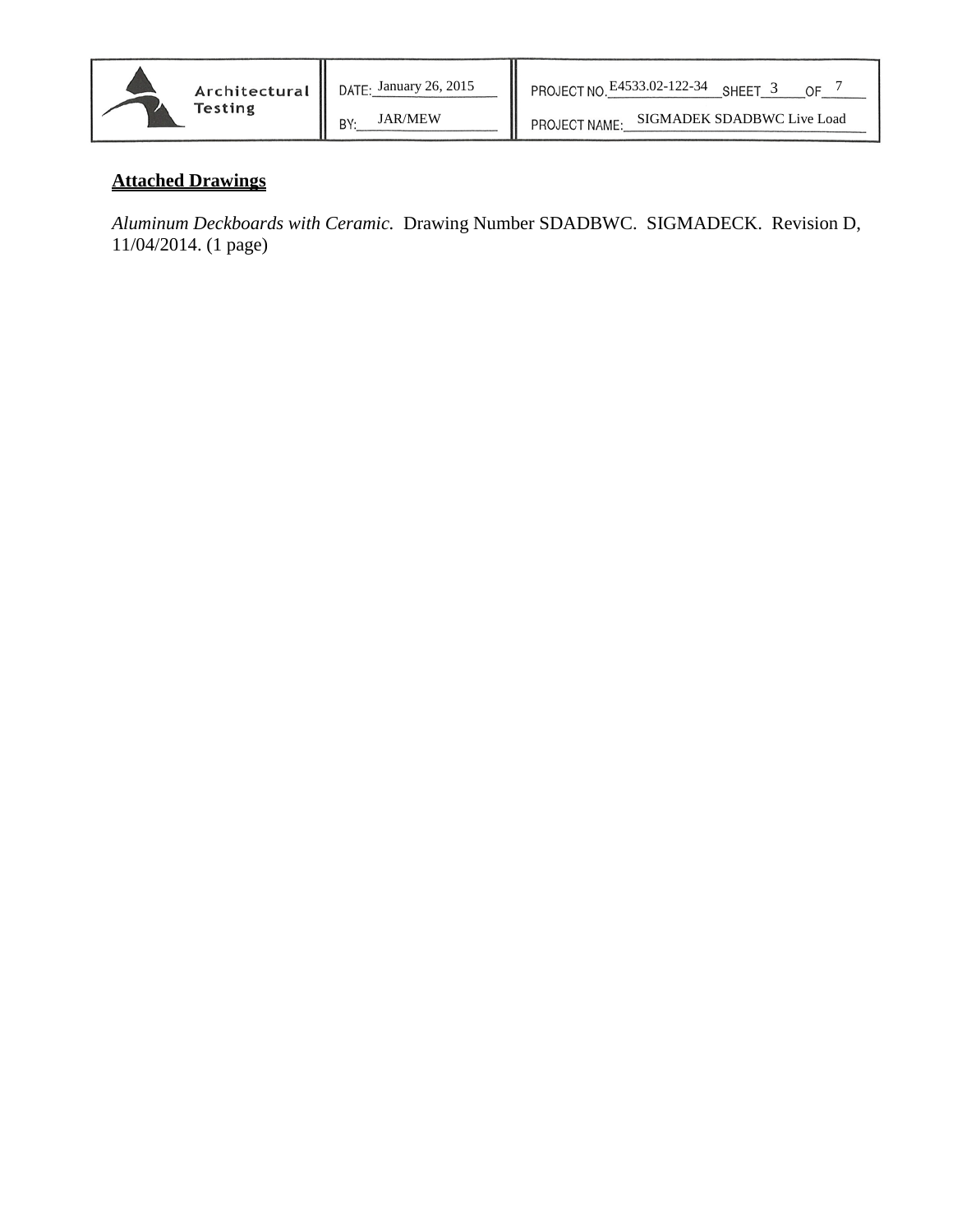

JAR/MEW PROJECT NAME: SIGMADEK SDADBWC Live Load

## **Calculations**

## **Member SDADBWC**



## **Intermediate Stiffener**

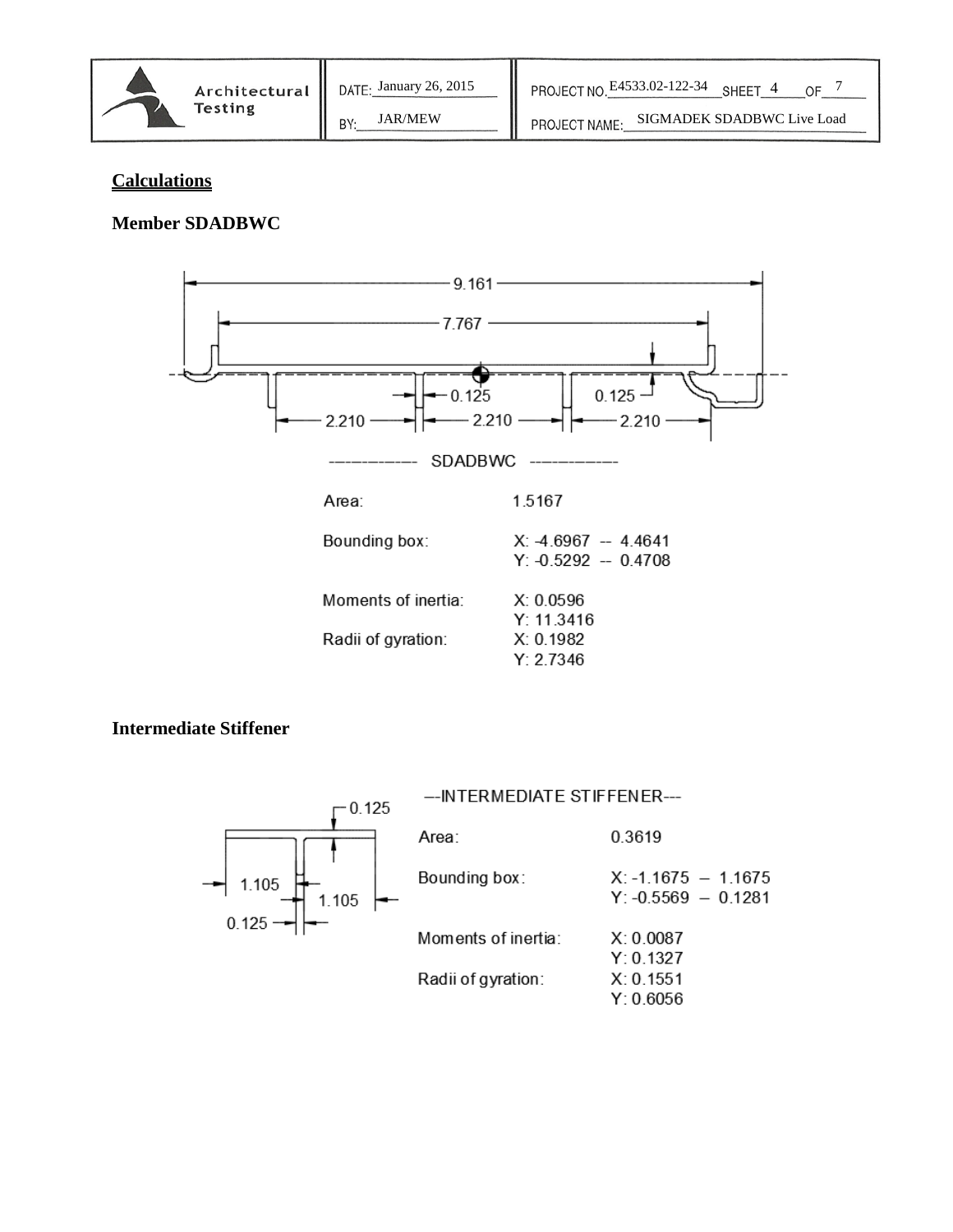BY:

## **Deck Board Uniform Live Load Rating**

| $6005 - T5$ Aluminum                     |                                   |
|------------------------------------------|-----------------------------------|
| $F_{\text{tu}} = 38$ ksi                 | Aluminum Design Manual Table A3.4 |
| $F_{tv}$ = 35 ksi                        | Aluminum Design Manual Table A3.4 |
| $F_{cy} = 35$ ksi                        | Aluminum Design Manual Table A3.4 |
| $F_{\rm su} = 24$ ksi                    | Aluminum Design Manual Table A3.4 |
| $E = 10,100$ ksi                         | Aluminum Design Manual Table A3.4 |
| $K_t = 1.25$                             | Aluminum Design Manual Table A3.3 |
| $\Omega_{\text{tensile rupture}} = 1.95$ | Aluminum Design Manual F1         |
| $\Omega_{\text{all else}} = 1.65$        | Aluminum Design Manual F1         |

## Find  $F_b$  for lowest of limit states:

Tension

Uniform Tension:  $\Omega F_t = F_{ty}/\Omega$  $= 35$  ksi $/1.65 = 21.212$  ksi

Tensile Rupture

 $\Omega F_t = (F_{tu}/K_t)/\Omega$  $= (38 \text{ ks}i/1.25)/1.95 = 15.59 \text{ ks}i$ 

Compression

Flat Elements Supported Both Edges Aluminum Design Manual B.5.4.2  $b/t = S = 2.210''/0.125'' = 17.68 < S<sub>1</sub> (20.8)$  $\Omega$ F<sub>cy</sub> = F<sub>cy</sub>/ $\Omega$  $= 35$  ksi $/1.65 = 21.212$  ksi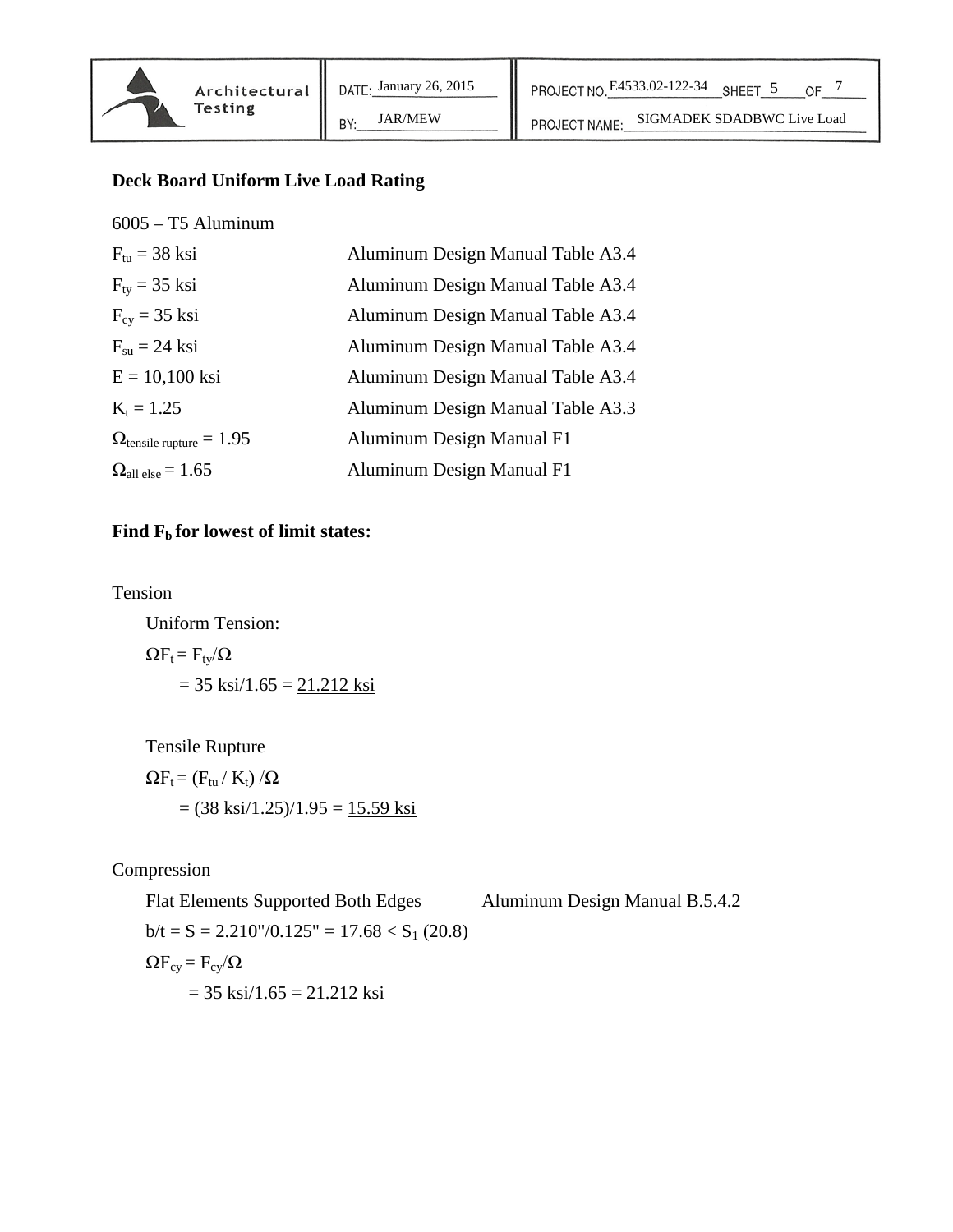#### **Deck Board Uniform Live Load Rating** (Continued)

BY:

## Compression

Flat Elements Supported on Both Edges with Intermediate Stiffener ADM B.5.4.4  $\lambda_s = 4.62(b/t) * ([1+A_s/(bt)]/[1+(1+(10.67I_0/bt^3))^{1/2})])^{1/2}$  $A_s = 0.56''$  x  $0.125'' = 0.07$  in<sup>2</sup>  $I_0 = 0.0087$  in<sup>4</sup> (Intermediate Stiffener)  $b = 2.210"$  $t = 0.125"$  $\lambda_s = 38.15 > 17.8$  (S<sub>1</sub>)  $38.15 < 66$  (S<sub>2</sub>)  $F/\Omega$  = 23.9 – 0.149S = 23.9 – 0.1449(38.15) = 18.22 ksi

## **Fb = 15.59 ksi (Tensile Rupture Controls)**

Solve for Live Load (Bending Strength)

$$
F_b = 15.59 \text{ ksi}
$$
  
\n
$$
F_b = \text{Mc/I} \rightarrow M = F_b I/c
$$
  
\n
$$
= (15,590 \text{ psi})(0.0596 \text{ in}^4)/0.5292^{\circ}
$$
  
\n
$$
= 1,755.59 \text{ lb. in}
$$

$$
M = wI^{2}/8 \rightarrow w = 8M/I^{2}
$$
  
= 8(1,755.59 lb.-in)/16<sup>1</sup><sup>2</sup> = 54.9 pli  
= 54.9 pli x 12<sup>1</sup>/ft. = 658.8 plf  
658.8 plf/0.763 ft. = 863 psf

#### **Maximum Live Load based on F<sub>b</sub> is 863 psf**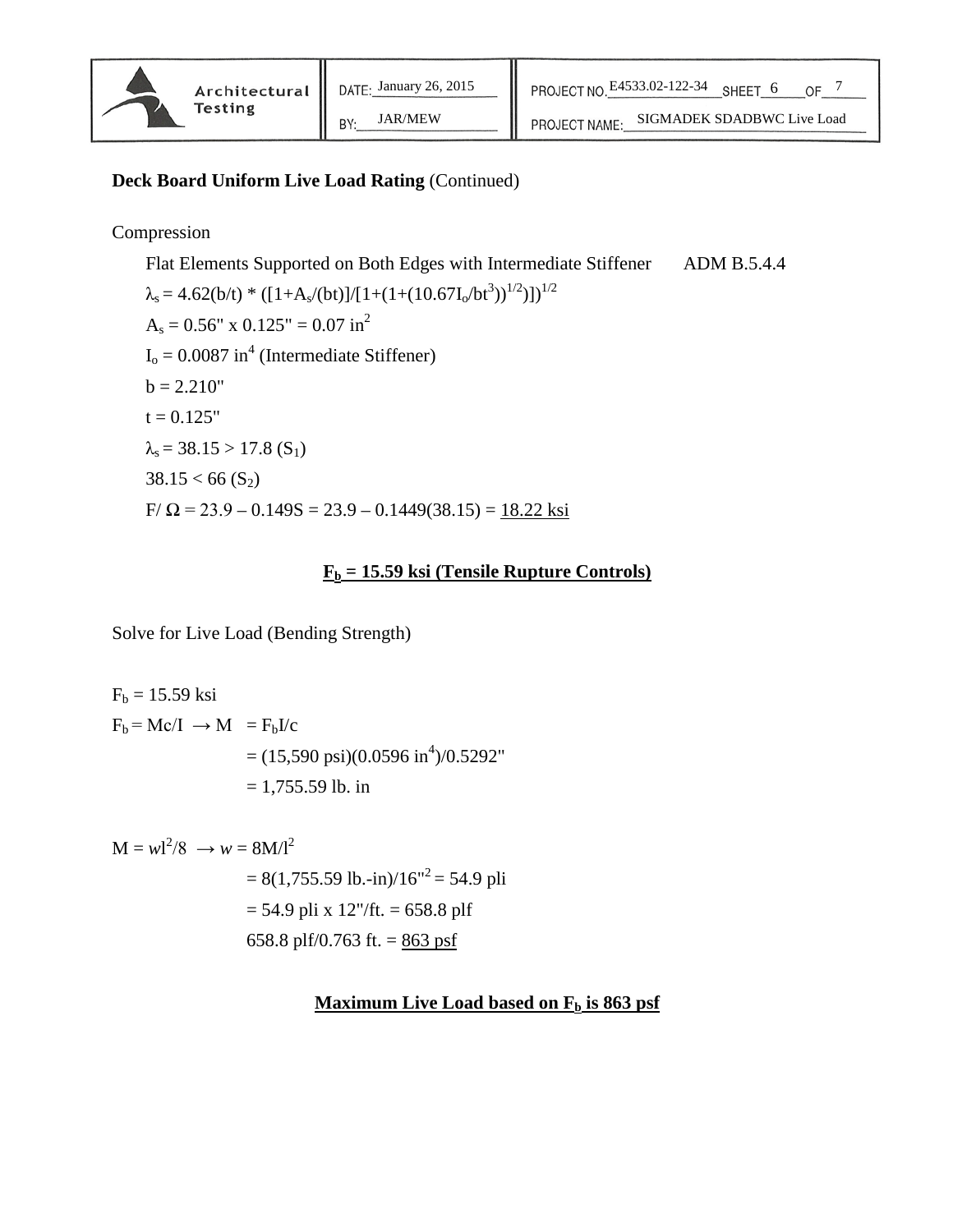## **Deck Board Uniform Live Load Rating** (Continued)

BY:

Solve for Live Load (Stiffness)

 $\Delta_{\text{max}} = 1/360$  IBC 2012, Table 1604.3  $\Delta_{\text{max}} = 16''/360 = 0.044''$  $\Delta_{\text{max}} = 5 \text{w1}^4 / 384 \text{EI} \rightarrow \text{w} = 384 \text{EI} \Delta_{\text{max}} / 51^4$  $=(384)(10,100,000 \text{ psi})(0.0596 \text{ in}^4)(0.044 \text{''})/5(16 \text{''})^4 = 31 \text{ phi}$  $= 31$  pli x 12"/ft.  $= 372$  plf 372 plf/0.763 ft.  $=$  488 psf

**Maximum Live Load based on ∆max = l/360 is 488 psf**

**Deflection controls: Maximum Live Load is 488 psf for 16" span.**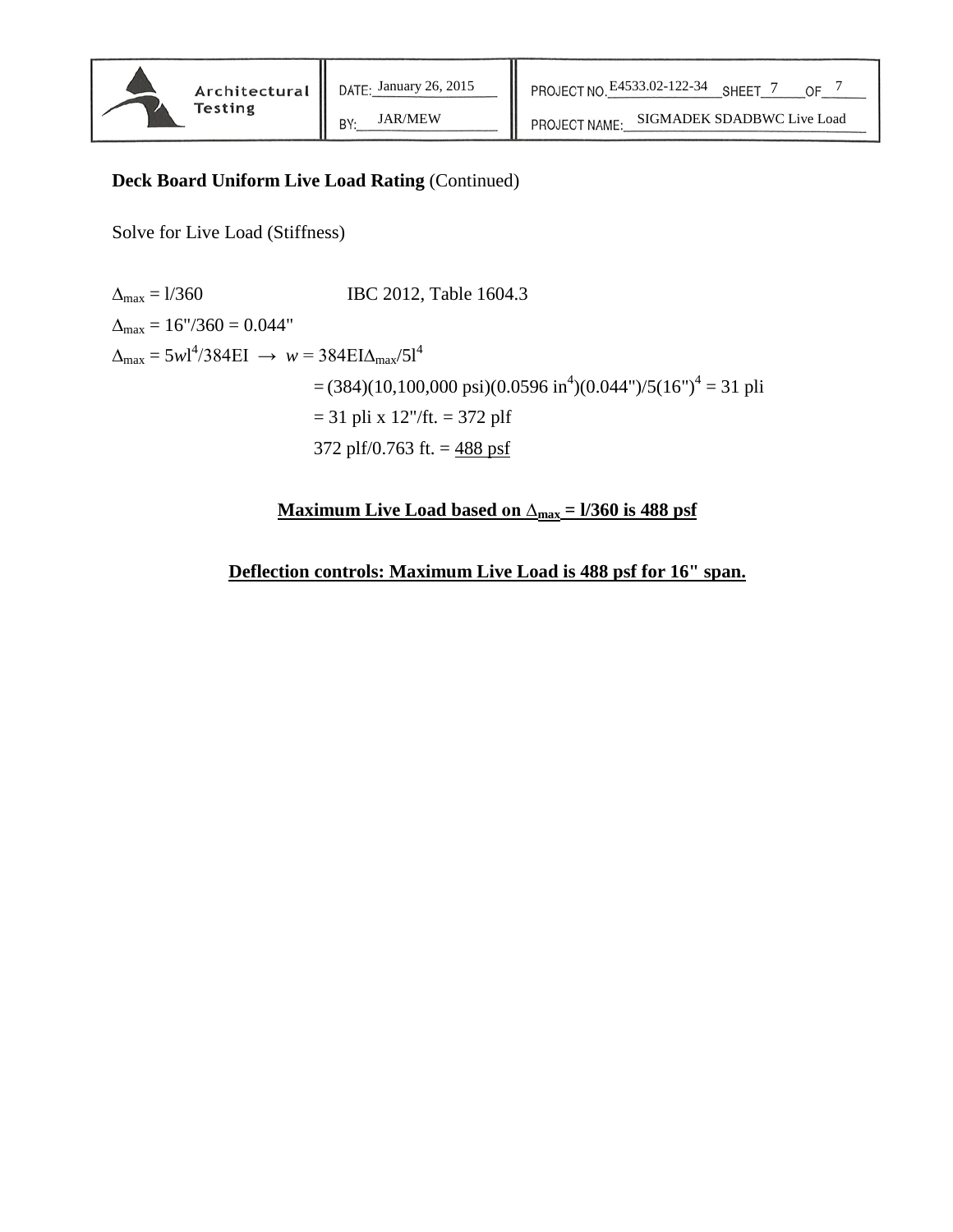# JAR/MEW | PROJECT NAME: SIGMADEK SDADBWC Live Load

## **Revision Log**

| <b>Rev.</b> # Date |                | Page(s) | Revision(s)           |
|--------------------|----------------|---------|-----------------------|
|                    | $01/26/15$ N/A |         | Original report issue |